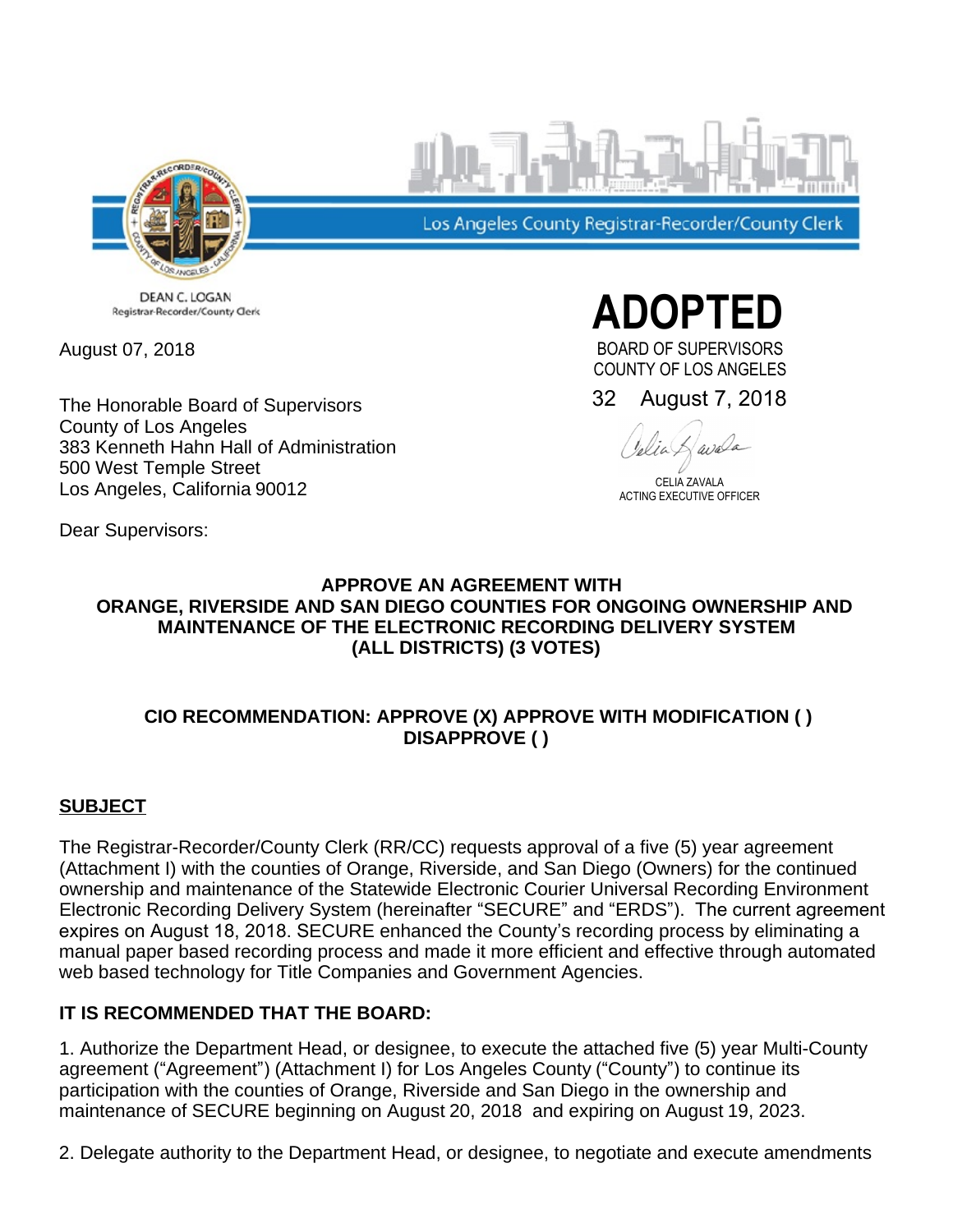provided that County Counsel approval is obtained.

3. Delegate authority to the Department Head, or designee, to execute amendments to increase contract sum up to 10% of the contract sum.

4. Delegate authority to the Department Head, or designee, to terminate the contract as necessary provided that County Counsel approval is obtained.

# **PURPOSE/JUSTIFICATION OF RECOMMENDED ACTION**

AB 578 (Gov. Code, §§ 27390-27399), authorized county recorders in California to accept digitized electronic documents and certain digital electronic documents for recordation pursuant to the provisions and regulations developed by the Department of Justice (DOJ). Electronic recording provides authorized submitters (title insurers, underwritten Title Companies, institutional lenders, and government entities) with the ability to submit digitized and certain digital documents electronically through a single portal to various participating counties. The program has enabled the counties to improve and modernize its systems of recording and handling real property documents by permitting the delivery, recording, and return of real property documents electronically. The ability to electronically record documents reduces processing time, staff workload, and material costs associated with managing paper copies and manually maintaining databases

The Orange County Clerk-Recorder purchased the ownership rights to SECURE, an electronic recording delivery system. In 2008, your Board authorized the County to enter into the Multi-County Agreement which provided Los Angeles County with an equal ownership of SECURE. The 2008 Multi-County Agreement was a collaborative effort between the counties of Los Angeles, Orange, Riverside and San Diego to allow authorized statewide and national submitters to record documents electronically via a portal. Owner counties pay an annual base fee of \$50,000 and a \$.30 per document fee and have an equal vote in any decisions, including but not limited to, enhancements, modifications, and maintenance to SECURE. Participating counties pay a sign-up fee and a \$.30 per document fee, but they don't have voting rights.

The attached Agreement ensures continued equal ownership of SECURE with shared maintenance costs, and will maintain a proven level of efficiency ushered in by the 2008 Multi-County Agreement. The benefits of this portal include reduced cost to individual counties, efficient communication between Northern and Southern California title companies and service providers, and quicker, streamlined recording confirmation times for title companies and other submitters.

In 2014, the SECURE V3 Government to Government (G2G) Multi-County Electronic Recording Delivery System (ERDS) was launched to provide additional enhancements and features to the existing program in place for Los Angeles County since 2009. As part of this effort, RRCC technical staff re-architected the software in its entirety. SECURE V3 is an innovative, user-friendly, and costeffective solution designed to deliver electronic recordable documents. The first of its kind to be implemented in the United States, SECURE provides a convenient, centralized submission point for G2G local, state and federal agencies doing business with Los Angeles and nine other California County Recorders (including Orange, Riverside, San Diego, Ventura, Santa Barbara, etc.). The G2G platform allows for government agencies to submit documents electronically for recording using a streamlined system that connects multiple Counties to Government Agencies using a single web interface.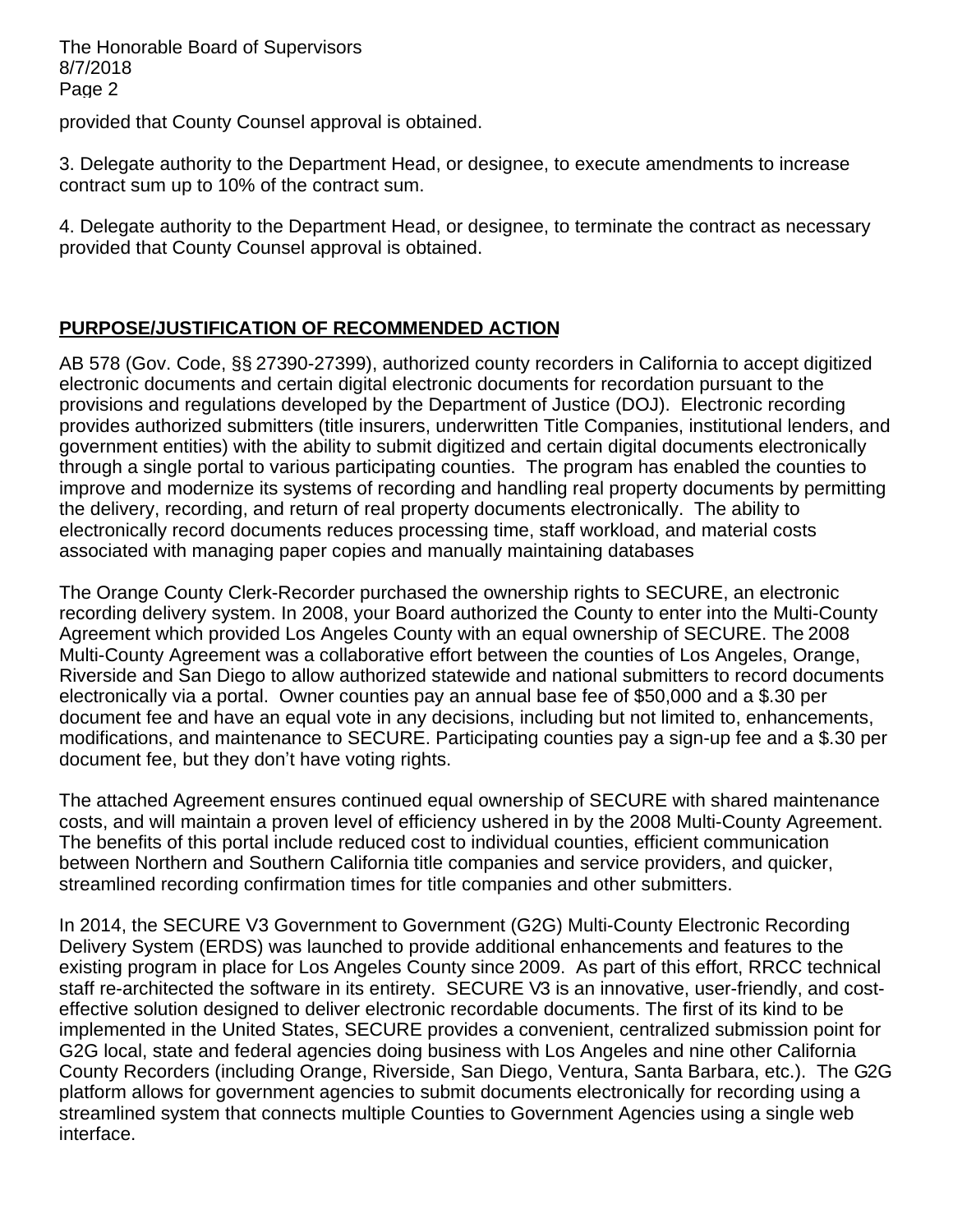To date, SECURE continues to enable customers submitting significant numbers of documents for recording, to do so by computer, receive direct communication from the County Recorder, and monitor recording status' via computer. It also enhances the document recording services provided to financial and real estate customers by making it easier, faster and more cost effective. Further, the SECURE facilitates the recording process by dramatically reducing the processing time, staff workload, and material costs associated with managing paper copies. Continuing to partner with Southern California counties by way of the attached Agreement to share in the ownership and maintenance of SECURE is cost effective and enables a more efficient and timely document recording process.

## **Implementation of Strategic Plan Goals**

This request supports the County Strategic Plan as follows:

Strategy III.2.3 - Prioritize and Implement Technology Initiatives That Enhance Service Delivery and Increase Efficiency: Ensure that service delivery systems are efficient, effective, and goal-oriented. SECURE provides users a technologically sound means to record real property documents electronically and facilitates information sharing with other participating counties.

# **FISCAL IMPACT/FINANCING**

This agreement will be funded via the Multi-County e-Recording Project Special Revenue Fund. Pursuant to AB 578, a county recorder implementing an electronic recording delivery system may assess an additional fee of up to \$1.00 to defray the cost of SECURE. On November 12, 2008, your Board approved the establishment of a \$1.00 fee for recorded real property documents. In December 2008, the RR/CC began collecting the aforementioned fee. The revenue collected is accounted for in the Multi-County e-Recording Project Special Revenue Fund with all related program expenses charged to the dedicated fund. Annual maintenance cost, and any future cost will be offset by revenue from the \$1.00 statutory surcharge which will be assessed on recorded real property documents. The RR/CC anticipates collecting approximately \$1.5 million in revenue per fiscal year.

The Agreement requires each County to pay an annual base fee of \$50,000. In addition, there is a \$.30 per recorded document fee for the ownership, maintenance and support of SECURE. RRCC currently estimates approximately 1.5 million recordings per year at a cost of \$450,000. Total annual cost of the Agreement is \$500,000 with an overall not to exceed aggregate amount for all Owners of \$10 million.

# **FACTS AND PROVISIONS/LEGAL REQUIREMENTS**

The Electronic Recording Delivery Act of 2004 (AB 578) was signed into law on September 21, 2004. The act added Article 6 (commencing with Section 27390) to Chapter 6 of Division 2 of Title 3 of the Government Code relating to county recorders, making an appropriation therefore, and declaring the urgency thereof, to take effect immediately. The legislative action authorized county recorders to establish electronic recording systems for the electronic recording of digitized and certain digital real property documents and requires the Department of Justice (DOJ) to develop regulations for review, approval, and oversight of the program. AB 578 required a Memorandum of Understanding (MOU) with the State; approval by resolution of the Board of Supervisors; and required interested counties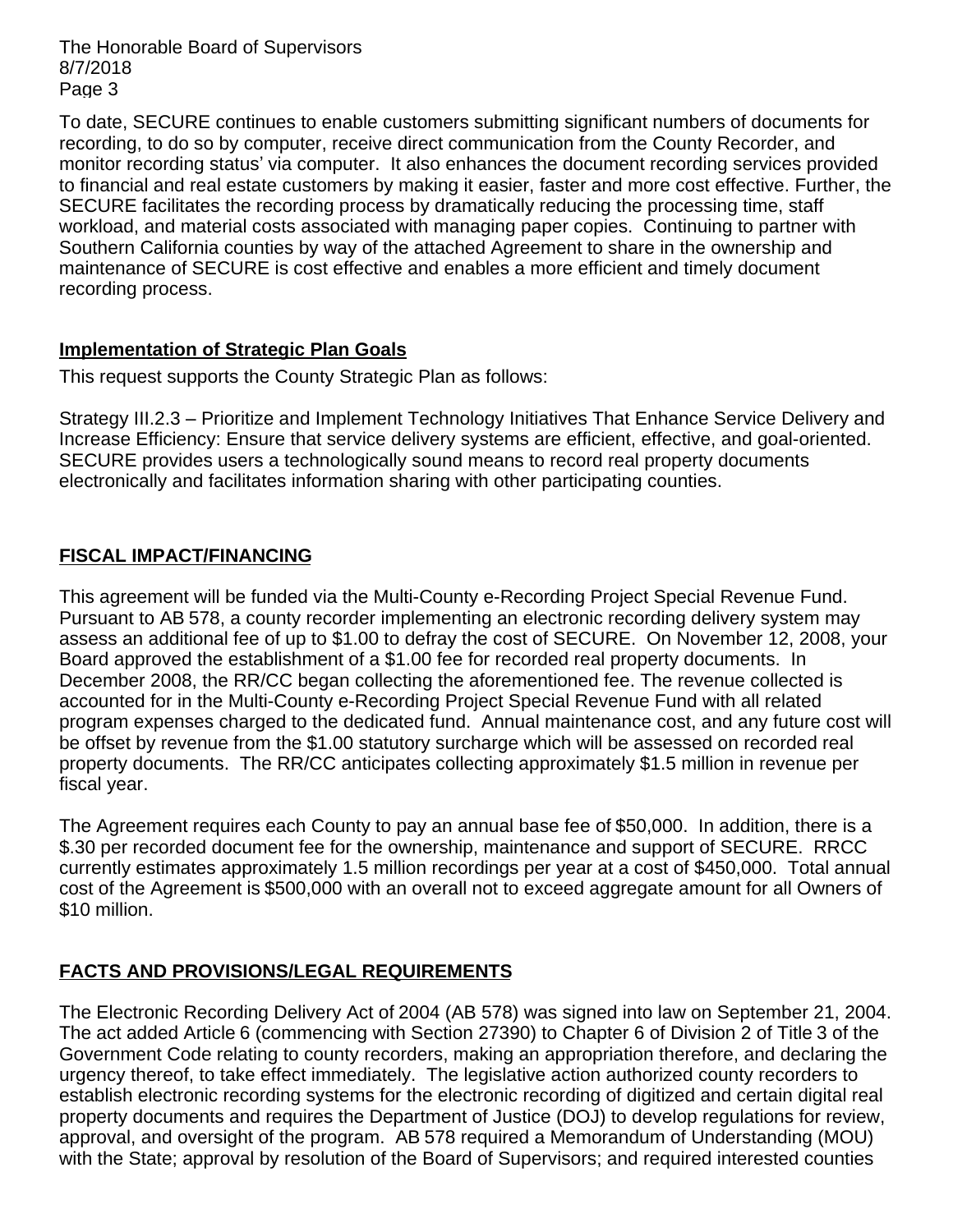to submit a Letter of Intent to the DOJ. The RR/CC submitted the Letter of Intent to the DOJ on June 17, 2005 and upon Board authorization on August 30, 2005, executed the MOU with the DOJ on November 3, 2005. The MOU with the DOJ was for one year and automatically renews in one-year increments unless terminated by either party.

## **CONTRACTING PROCESS**

The Agreement was developed in collaboration between the respective county counsels for each Owner county. This is a government to government collaboration. There was no additional contracting process associated with the recommended Agreement.

The Chief Executive Office has reviewed and approved this Board letter. County Counsel has reviewed this Board letter and approved the Multi-County Agreement as to form. The Chief Information Office (CIO) has reviewed and approved this Board Letter. The CIO determined this recommended action contains no new Information Technology (IT) specifics. Therefore, no formalCIO Analysis is required.

The Living Wage Program (County Code Chapter 2.201) does not apply to the recommended Agreement.

# **IMPACT ON CURRENT SERVICES (OR PROJECTS)**

County's participation in the Agreement provides Los Angeles County with a cost effective means to electronically record real property documents. Electronic recording is paperless to the County. The delivery, recording, document maintenance, and return to the submitter, is all done electronically. It reduces cost to the County by transferring responsibility for mailing the recorded documents to real property owners back to the submitter.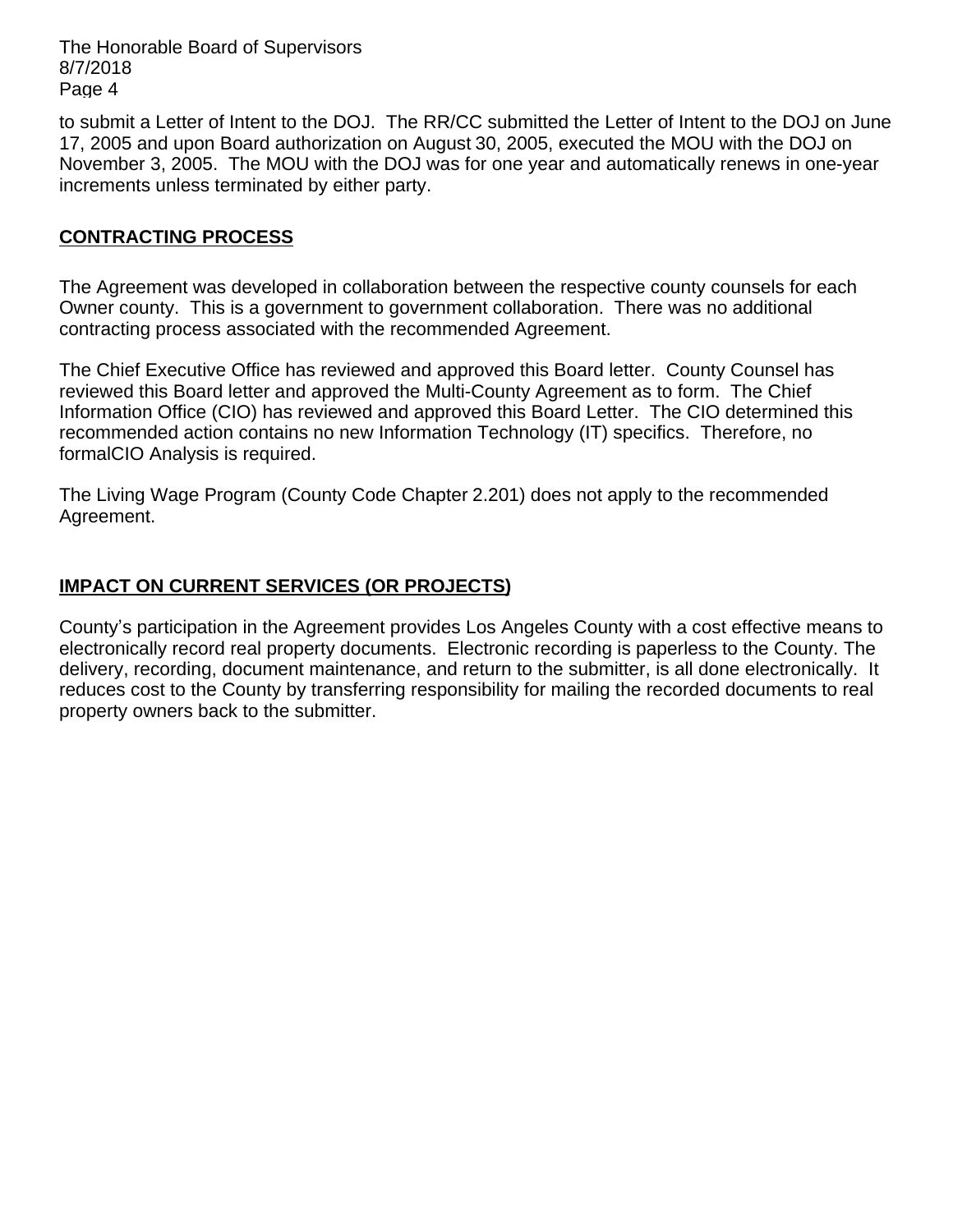Respectfully submitted,

DeanC. Logan

DEAN C. LOGAN Registrar-Recorder/County Clerk

Reviewed by: L. Kihoe Ņ.

WILLIAM KEHOE Chief Information Officer

DCL:RF:FP VW:cp

**Enclosures** 

Chief Executive Office County Counsel c: Executive Office, Board of Supervisors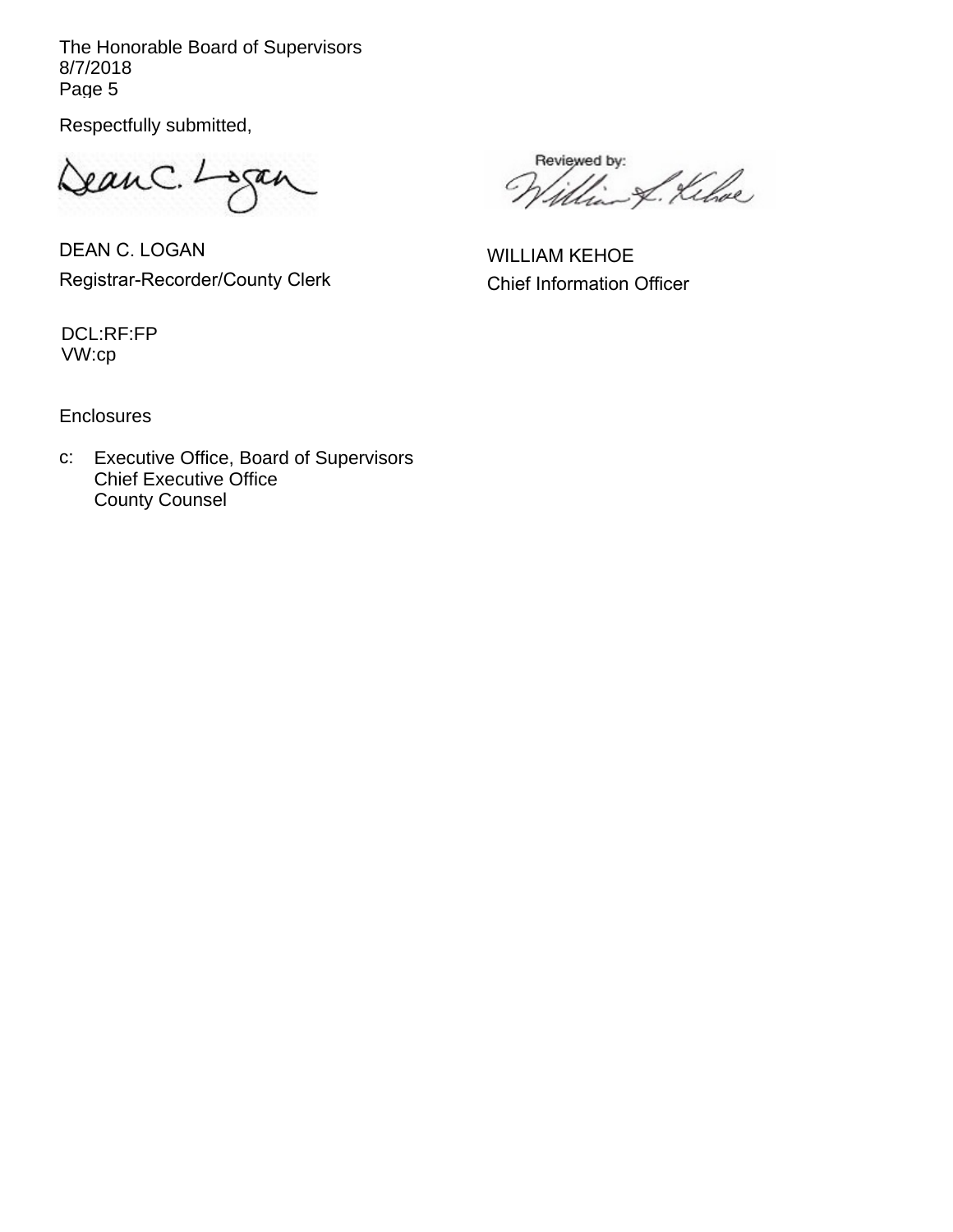## **AGREEMENT BETWEEN THE COUNTIES OF ORANGE, LOS ANGELES, RIVERSIDE AND SAN DIEGO FOR THE SHARED OWNERSHIP AND ONGOING MAINTENANCE OF THE STATEWIDE ELECTRONIC COURIER UNIVERSAL RECORDING ENVIRONMENT ELECTRONIC RECORDING DELIVERY SYSTEM**

This Multi-County Agreement (hereinafter referred to as "Agreement") is made and entered into by and between the Counties of Orange, Los Angeles, Riverside and San Diego (hereinafter collectively referred to as "OWNERS") for Shared Ownership and Ongoing Maintenance of the Statewide Electronic Courier Universal Recording Environment Electronic Recording Delivery System (hereinafter "SECURE" and "ERDS").

## **RECITALS**

**WHEREAS,** the OWNERS entered into a Multi-County Agreement dated, August 19, 2008, for shared ownership and ongoing maintenance for SECURE ("the 2008 Multi-County Agreement"); and

**WHEREAS,** the 2008 Multi-County Agreement designated Orange County as the "LEAD COUNTY" in developing and supporting this multi-county system, and is responsible for negotiating and executing any contract relating to the support and maintenance of SECURE; and

**WHEREAS,** the SECURE system allows for the integration of a California State certified ERDS and of a Government to Government (hereinafter, "G2G") Portal within the security framework of the system; and

**WHEREAS,** the OWNERS designated the LEAD COUNTY to administer the G2G Memorandum of Understandings; and

**WHEREAS,** the OWNERS desire to establish a new five-year multi-county agreement; and

**NOW, THEREFORE**, the OWNERS mutually agree as follows:

## **I. PURPOSE**

The purpose of this Agreement is to establish the terms and conditions necessary to allow the OWNERS to continue to share in the ownership, cost and maintenance of SECURE.

## **II. DEFINITIONS**

- **A. "OWNERS"** means the Counties of Orange, Los Angeles, Riverside, and San Diego.
- **B. "LEAD COUNTY"** means the County of Orange as the designated lead in developing and supporting the multi-county system and responsible for handling the administrative functions, negotiating and executing any contract relating to the support and maintenance of SECURE.
- **C. "PARTNERS"** means non-owner counties that have contracted to use SECURE.
- **D. "GOVERNMENT AGENCY"** means the departments within the counties of OWNERS or other government entity that submits package(s) of documents electronically to an OWNER or PARTNER using the SECURE Government to Government Portal for the purpose of electronic recording.
- **E. "SUBMITTERS"** means title companies or other entities in the State of California that are authorized to submit documents through SECURE.

MOU Number: 2019-01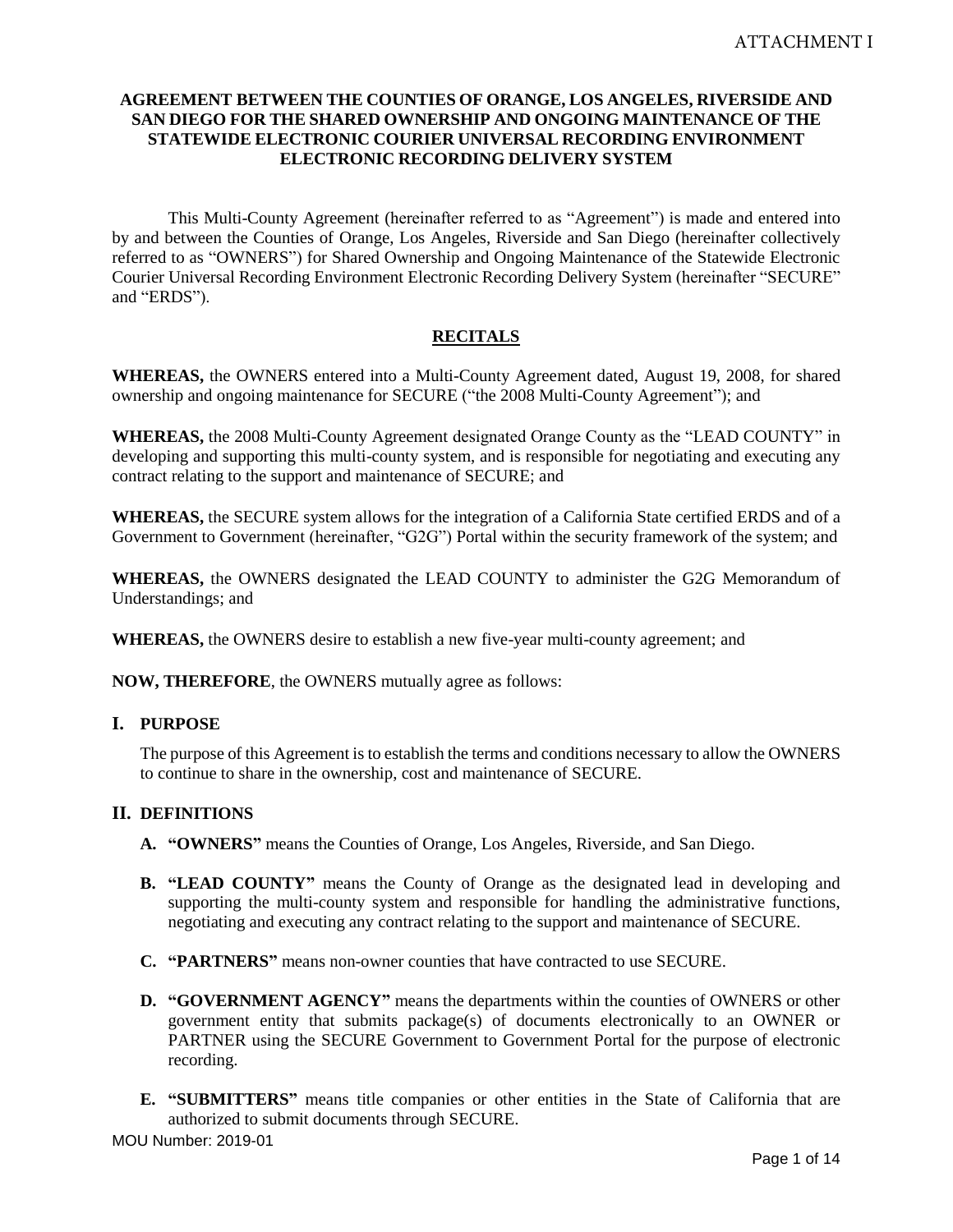- **F. "SECURE"** means the Statewide Electronic Courier Universal Recording Environment used by multiple participating counties to electronically receive and return documents for recording.
- **G. "SECURE G2G Portal"** means the SECURE Government to Government Portal.
- **H.** "**Government to Government**" means the act of a county recorder recording a document for a government entity through the SECURE G2G Portal.

## **III.TERMS AND CONDITIONS**

- **A. Term of Contract:** The term of this Agreement shall be for five years, commencing on August 19, 2018 and ending on August 18, 2023, unless earlier terminated by the terms of this Agreement.
- **B. Cost:** This is a fixed rate agreement for all related services. LEAD COUNTY agrees to accept the specified compensation set forth in Attachment B, Compensation and Payment, as full remuneration for providing all equipment, performing all services, furnishing all staffing and materials necessary, and performing all its duties and obligations hereunder.

In the event that LEAD COUNTY anticipates the cost for services in excess of the authorized amounts, the OWNERS shall be notified immediately in writing. LEAD COUNTY shall not be required to expend for services in excess of the authorized amounts stated in Attachment B unless the OWNERS otherwise agree through an executed amendment.

#### **C. Administration:**

- 1. OWNERS agree to assign Orange County as the LEAD COUNTY. The powers, duties and responsibilities of the LEAD COUNTY (the "Scope of Services") are set forth in Attachment A.
- 2. This Agreement shall be administered by each of the OWNERS through their appointed representative as follows: the Orange County Clerk-Recorder for the County of Orange, the Los Angeles County Registrar-Recorder/County Clerk for the County of Los Angeles, the Riverside County Assessor-County Clerk-Recorder for the County of Riverside, and the San Diego County Assessor/Recorder/County Clerk for the County of San Diego.
- 3. OWNERS shall each have an equal vote in any decision, including but not limited to enhancements, modifications and maintenance to the system. The appointed representative of each OWNER or his/her designee shall exercise each OWNER's vote under this Agreement.
- 4. Each OWNER shall have an equal share of all rights, title and ownership interest(s), including but not limited to copyright in the SECURE system.
- 5. The original and any copies of the SECURE software (including the source code), in whole or in part, are and will remain the property of the OWNERS, and this will be reflected in any contract with third party vendors.
- 6. Unless otherwise agreed upon by the OWNERS, all software and related work provided by any vendor shall be the sole property of the OWNERS. Any vendor hired to modify, enhance and maintain the software shall have no ownership interest in any software or related work.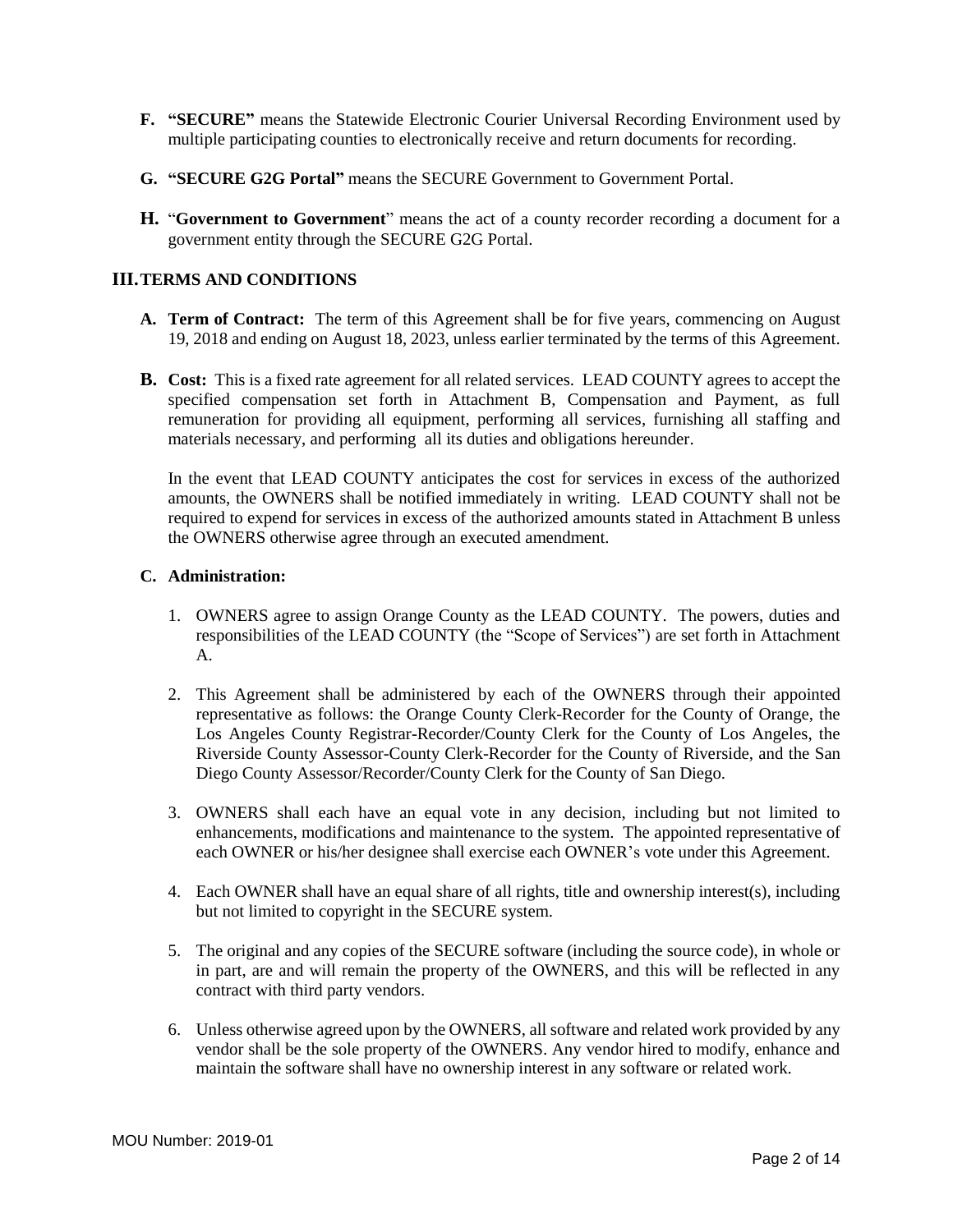## **IV.GENERAL TERMS AND CONDITIONS**

- **A. Governing Law and Venue:** This Agreement has been negotiated and executed in the state of California and shall be governed by and construed under the laws of the state of California. In the event of any legal action to enforce or interpret this Agreement, the OWNERS hereto agree to and do hereby submit to the jurisdiction of such court in which the action is initiated. If the action is initiated by the County of Orange, then the exclusive venue of the court of competent jurisdiction would be Orange County. If the County of Los Angeles initiates an action, then the exclusive venue of the court of competent jurisdiction would be Los Angeles County. If the County of Riverside initiates an action, then the exclusive venue of the court of competent jurisdiction would be Riverside County. If the County of San Diego initiates an action, then the exclusive venue of the court of competent jurisdiction would be San Diego County. The OWNERS hereto agree to and do hereby submit to the jurisdiction of such court, notwithstanding Code of Civil Procedure section 394. Furthermore, the OWNERS specifically agree to waive any and all rights to request that an action be transferred for adjudication to another county.
- **B. Entire Contract:** This Agreement contains the entire agreement between the OWNERS with respect to the matters herein and replaces and supersedes the 2008 Multi-County Agreement. There are no restrictions, promises, warranties or undertakings other than those set forth herein or referred to herein. No exceptions, alternatives, substitutes or revisions are valid or binding on OWNERS unless authorized in writing. Electronic acceptance of any additional terms, conditions or supplemental agreements by any OWNERS' employee or agent, including but not limited to installers of software, shall not be valid or binding unless accepted in writing by OWNERS' Deputy Purchasing Agent or designee.
- **C. Amendments:** No alteration or variation of the terms of this Agreement shall be valid unless made in writing and signed by the OWNERS; no oral understanding or agreement not incorporated herein shall be binding on any of the OWNERS; and no exceptions, alternatives, substitutes or revisions are valid or binding unless authorized by all OWNERS in writing.
- **D. Assignment:** The terms, covenants, and conditions contained herein shall apply to and bind the heirs, successors, executors, administrators and assigns of the OWNERS. Furthermore, neither the performance of this Agreement nor any portion thereof may be assigned by OWNERS without the express written consent of all OWNERS. Any attempt by OWNERS to assign the performance or any portion thereof of this Agreement without the express written consent of all OWNERS shall be invalid and shall constitute a breach of this Agreement.
- **E. Termination:** In addition to any other remedies or rights it may have by law, each party has the right to withdraw and terminate their participation in this Agreement without penalty after 90 days' written notice. Exercise by LEAD COUNTY of its right to terminate the Agreement shall relieve LEAD COUNTY of all further obligations as outlined in Attachment A. A withdrawing OWNER shall remain liable for and shall pay its proportional share of any indebtedness incurred before withdrawing. The withdrawing OWNER shall not be entitled to a credit or refund for any sums paid under this Agreement. An OWNER that withdraws from the Agreement shall not be entitled to the rights, title and ownership interest, including, but not limited to, copyright in the SECURE system, or to the original SECURE software (including the source code), and any copies of the same-all which will remain the property of the remaining OWNERS. An individual OWNER's withdrawal shall not otherwise affect the validity of this Agreement.
- **F. Consent to Breach Not Waiver:** No term or provision of this Agreement shall be deemed waived and no breach excused, unless such waiver or consent shall be in writing and signed by the party

MOU Number: 2019-01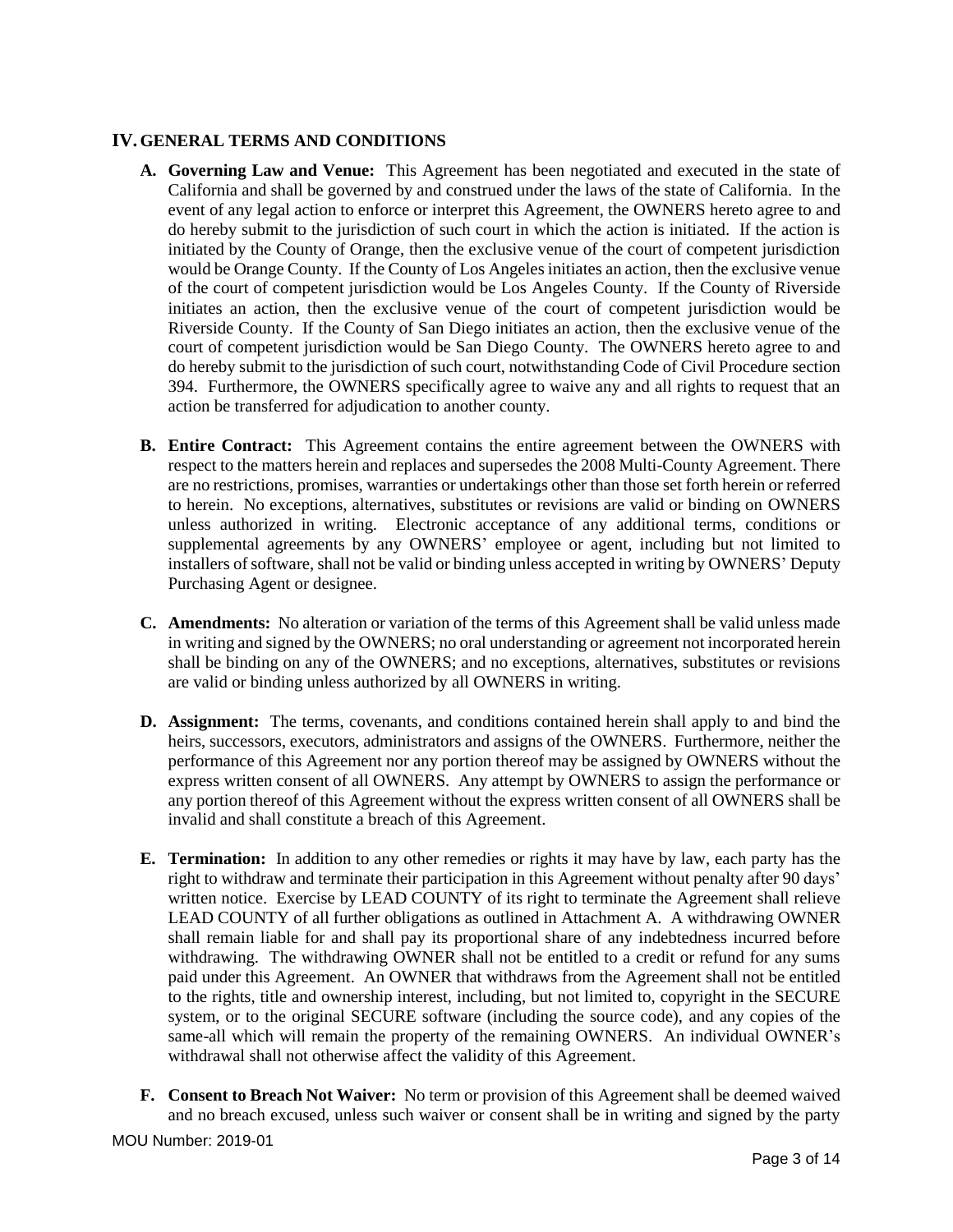claimed to have waived or consented. Any consent by any party to, or waiver of, a breach by the other, whether express or implied, shall not constitute consent to, waiver of, or excuse for any other different or subsequent breach.

- **G. Changes:** OWNERS acknowledge and agree that LEAD COUNTY is not obligated nor authorized to perform services outside of the Scope of Services. LEAD COUNTY shall make no changes in the Scope of Services without the affirmative written consent of all OWNERS, including the LEAD COUNTY. If LEAD COUNTY believes that a change in the Scope of Services is appropriate, it may propose the changes through a written amendment to OWNERS. The proposed amendment shall detail the change(s) in Scope of Services and compensation, as applicable. LEAD COUNTY shall provide sufficient time for the review and analysis of the proposed amendment by non-proposing Owners. LEAD COUNTY shall be provided sufficient time for review, processing, and acceptance of amendments. OWNERS may reject LEAD COUNTY's proposed amendment, propose a revision to the amendment, or approve such amendment as requested by the LEAD COUNTY. Owners acknowledge and agree that any rejection of a proposed amendment relieves the LEAD COUNTY of any obligation to perform outside of the existing Scope of Services to this the Agreement and in no event, will the LEAD COUNTY perform services that OWNERS have not approved.
- **H. Force Majeure:** LEAD COUNTY shall not be assessed with liquidated damages or unsatisfactory performance penalties during any delays due to a disruption of SECURE electronic recording services caused by any act of God, war, civil disorder, employment strike or other cause beyond its reasonable control.
- **I. Confidentiality:** OWNERS agree to maintain the confidentiality of all OWNER and OWNER related records and information pursuant to all statutory laws relating to privacy and confidentiality that currently exist or exist at any time during the term of this Agreement. All such records and information shall be considered confidential and kept confidential by OWNERS and OWNERS' staff, agents and employees. OWNERS may disclose confidential records and information if required to do so as a matter of law, regulation, subpoena or court order.
- **J. Severability:** If any term, covenant, condition or provision of this Agreement is held by a court of competent jurisdiction to be invalid, void, or unenforceable, the remainder of the provisions hereof shall remain in full force and effect and shall in no way be affected, impaired or invalidated thereby.
- **K. Attorney Fees:** In any action or proceeding to enforce or interpret any provision of this Agreement, each party shall bear their own attorney's fees, costs and expenses.
- **L. Interpretation:** This Agreement has been negotiated at arm's length and between persons sophisticated and knowledgeable in the matters dealt with in this Agreement. In addition, each party had been represented by experienced and knowledgeable independent legal counsel of their own choosing or has knowingly declined to seek such counsel despite being encouraged and given the opportunity to do so. Each party further acknowledges that they have not been influenced to any extent whatsoever in executing this Agreement by any other party hereto or by any person representing them, or both. Accordingly, any rule or law (including California Civil Code Section 1654) or legal decision that would require interpretation of any ambiguities in this Agreement against the party that has drafted it is not applicable and is waived. The provisions of this Agreement shall be interpreted in a reasonable manner to effect the purpose of the OWNERS and this Agreement.

## **M. Indemnification:**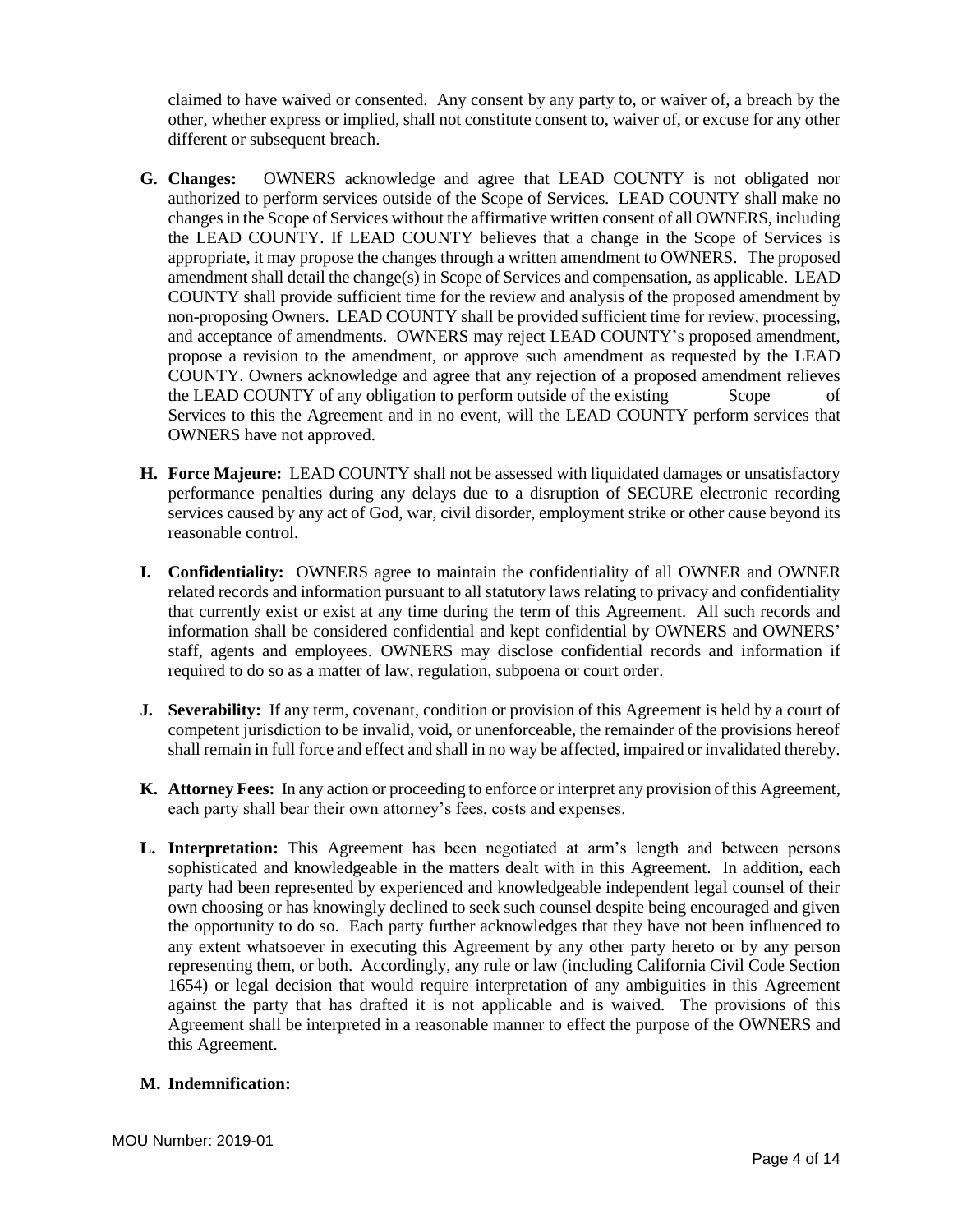The OWNERS agree that, pursuant to Government Code 895.4, each OWNER ("Indemnitor") shall fully indemnify and hold harmless the other OWNERS and their officers, board members, employees and agents, special districts (individually and collectively hereafter referred to as "Indemnitees") from any claim, expense or cost (including attorney's fees), damage or liability imposed for injury, occurring by reason of the negligent acts, omissions, or willful misconduct of the Indemnitor or its officers, board members, employees or agents, under or in connection with or arising out of any work, authority or jurisdiction delegated to such party relating to this Agreement. This indemnification includes any claim that the SECURE system that is in existence at the time of the execution of this Agreement, in whole or in any part, infringes the intellectual property rights of any third party, including without limitation copyrights, patents, or trademarks.

**N. Audits/Inspections:** OWNERS agree to permit each OWNERS' Auditor-Controller or the Auditor-Controller's authorized representative (including auditors from a private auditing firm hired by the LEAD COUNTY) access during normal working hours to all books, accounts, records, reports, files, financial records, supporting documentation, including payroll and accounts payable/receivable records, and other papers or property of OWNERS for the purpose of auditing or inspecting any aspect of performance under this Agreement. The inspection and/or audit will be confined to those matters connected with the performance of the Agreement including, but not limited to, the costs of administering the Agreement. The OWNERS shall provide reasonable notice of such an audit or inspection.

OWNERS agree to maintain such records for possible audit for a minimum of three years after final payment, unless a longer period of records retention is stipulated under this Agreement or by law. OWNERS agree to allow interviews of any employees or others who might reasonably have information related to such records. Further, LEAD COUNTY agrees to include a similar right to the OWNERS to audit records and interview staff of any subcontractor related to performance of this Agreement.

- **O. Contingency of Funds:** OWNERS acknowledge that funding or portions of funding for this Agreement may be contingent upon state budget approval; receipt of funds from, and/or obligation of funds by, the state of California to OWNERS; and inclusion of sufficient funding for the services hereunder in the budget approved by OWNERS' Board of Supervisors for each fiscal year covered by this Agreement. If such approval, funding or appropriations are not forthcoming, or are otherwise limited, OWNERS may terminate or modify this Agreement without penalty.
- **P. Expenditure Limit:** The LEAD COUNTY shall notify the OWNERS in writing when the expenditures against the Agreement reach 75 percent of the dollar limit on the Agreement. The LEAD COUNTY will not be responsible for any expenditure overruns and will not pay for work exceeding the dollar limit on the Agreement unless an amendment to cover those costs has been executed as provided in Section IV. C. to this Agreement.
- **Q. Exclusion of Liability:** Except in relation to the indemnities expressly provided hereunder, the OWNERS, will not be liable to each other for any indirect, incidental, special or consequential claims of any kind whatsoever and however caused, whether arising under contract, tort (including negligence) or otherwise, including (without limitation, and whether direct or indirect) loss of production, loss of profits or of contracts, loss of business, loss of management or operation time and loss of goodwill or anticipated savings, even if the party has been notified of the possibility thereof or could have foreseen such claims.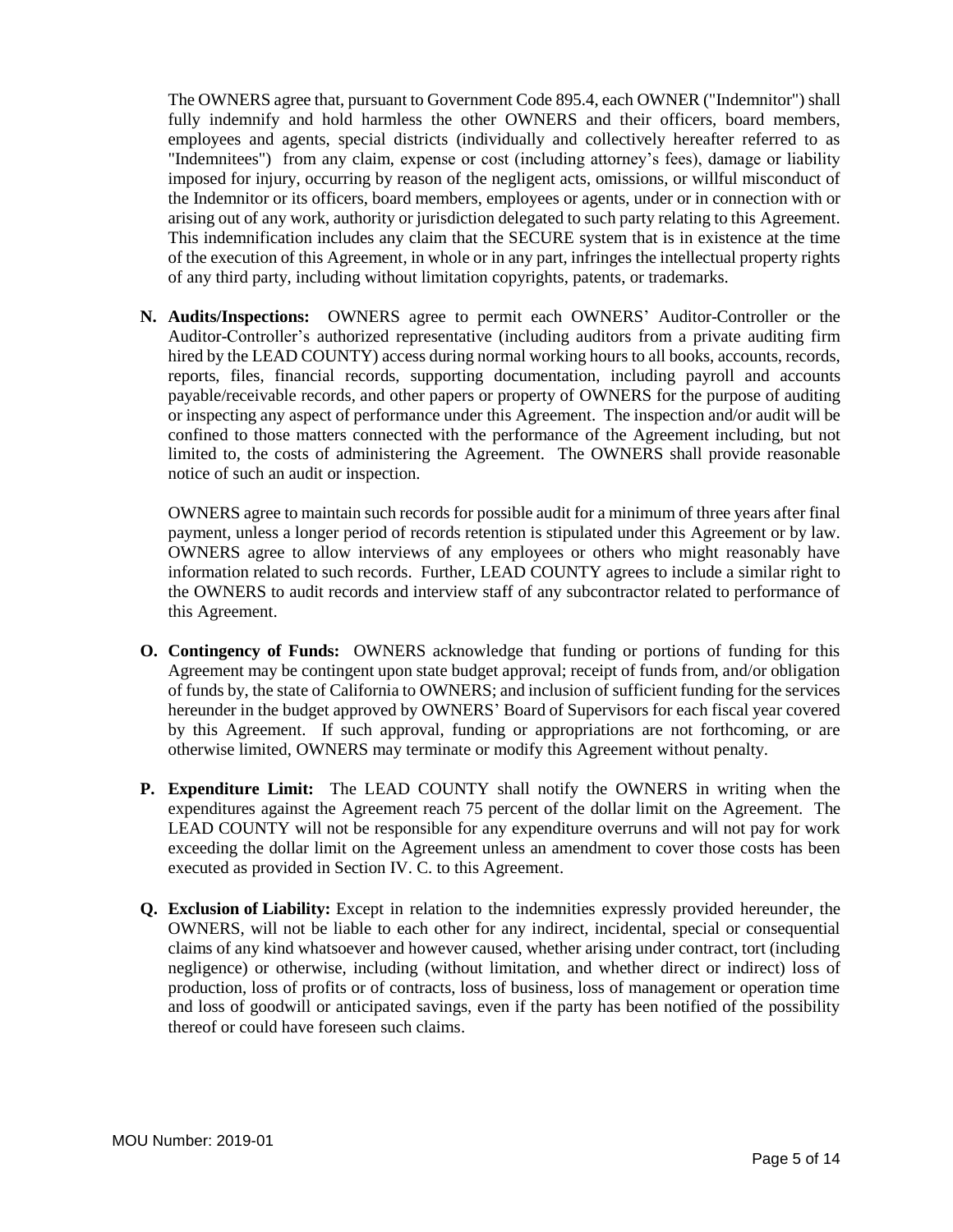## **V. NOTICES**

Any and all notices, requests demand and other communications contemplated, called for, permitted, or required to be given hereunder shall be in writing, except through the course of the OWNERS' routine exchange of information and cooperation during the terms of the work and services. Any written communications shall be deemed to have been duly given upon actual in-person delivery, if delivery is by direct hand, or upon delivery on the actual day of receipt or no greater than four calendar days after being mailed by US certified or registered mail, return receipt requested, postage prepaid, whichever occurs first. The date of mailing shall count as the first day. All communications shall be sent by postage prepaid firstclass mail to the respective OWNERS as provided in this paragraph.

| The County of Orange:      | Attn: Dana Ohanesian<br>Director of Administration<br>12 Civic Center Plaza, Room 101<br>Santa Ana, CA 92701<br>Phone: 714-834-2104<br>E-Mail: Dana.Ohanesian@rec.ocgov.com                |
|----------------------------|--------------------------------------------------------------------------------------------------------------------------------------------------------------------------------------------|
| The County of Los Angeles: | Attn: Monique Blakely<br>Assistant Registrar-Recorder/County Clerk<br>12400 Imperial Highway, Room 503<br>Norwalk, CA 90650<br>Phone: 562-462-2073<br>E-Mail: MBlakely@rrcc.lacounty.com   |
| The County of Riverside:   | Attn: Michele Martinez-Barrera<br><b>Chief Deputy Assessor-County Clerk-Recorder</b><br>2724 Gateway Drive<br>Riverside, CA 92507<br>Phone: 951-486-7451<br>E-Mail: Martineb@asrclkrec.com |
| The County of San Diego:   | Attn: Val Wood<br>Chief Deputy Recorder/Clerk<br>1600 Pacific Highway, Room 260<br>San Diego, CA 92101<br>Phone: 619-557-4035<br>E-Mail: Val.Wood@sdcounty.ca.gov                          |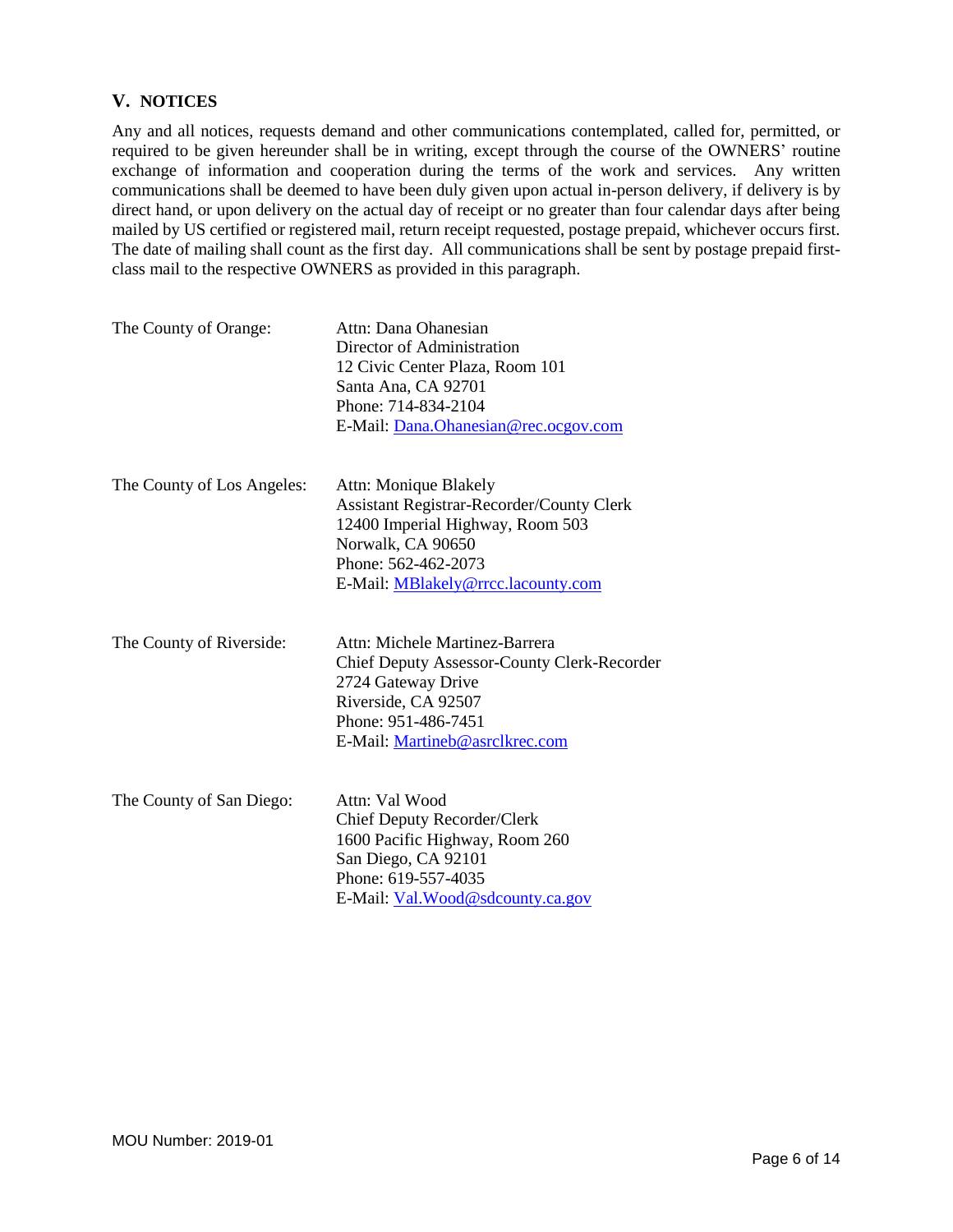IN WITNESS WHEREOF, the OWNERS hereto have executed this Agreement between the Counties of Orange, Los Angeles, Riverside and San Diego for Shared Ownership and Ongoing Maintenance of an Electronic Recording Delivery System to be executed and attested to by their proper officers thereunto duly authorized, and their official seals to be hereto affixed.

## **COUNTY OF ORANGE:**

| By                                                                                          |      |  |
|---------------------------------------------------------------------------------------------|------|--|
| Hugh Nguyen                                                                                 | Date |  |
| Clerk-Recorder                                                                              |      |  |
| <b>APPROVED AS TO FORM:</b><br><b>County Counsel</b><br><b>County of Orange, California</b> |      |  |
| By                                                                                          |      |  |
| Deputy                                                                                      | Date |  |
| Approved by the County of Orange Board of Supervisors on:                                   |      |  |
|                                                                                             | Date |  |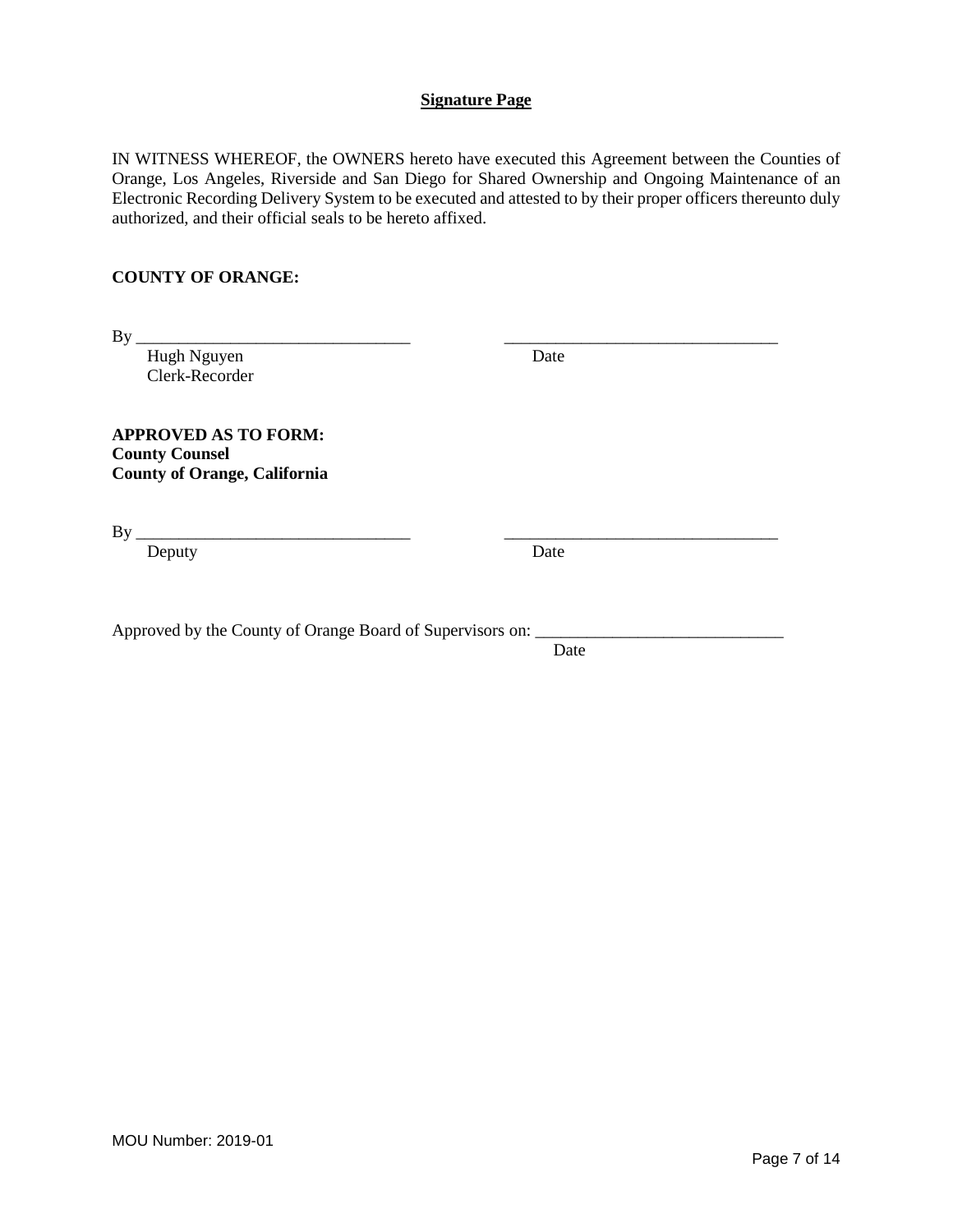IN WITNESS WHEREOF, the OWNERS hereto have executed this Agreement between the Counties of Orange, Los Angeles, Riverside and San Diego for Shared Ownership and Ongoing Maintenance of an Electronic Recording Delivery System to be executed and attested to by their proper officers thereunto duly authorized, and their official seals to be hereto affixed.

## **COUNTY OF LOS ANGELES:**

| By                                                                                               |      |  |
|--------------------------------------------------------------------------------------------------|------|--|
| Dean Logan                                                                                       | Date |  |
| Registrar-Recorder/County Clerk                                                                  |      |  |
| <b>APPROVED AS TO FORM:</b><br><b>County Counsel</b><br><b>County of Los Angeles, California</b> |      |  |
| By                                                                                               |      |  |
| Deputy                                                                                           | Date |  |
|                                                                                                  |      |  |

Approved by the County of Los Angeles Board of Supervisors on:

Date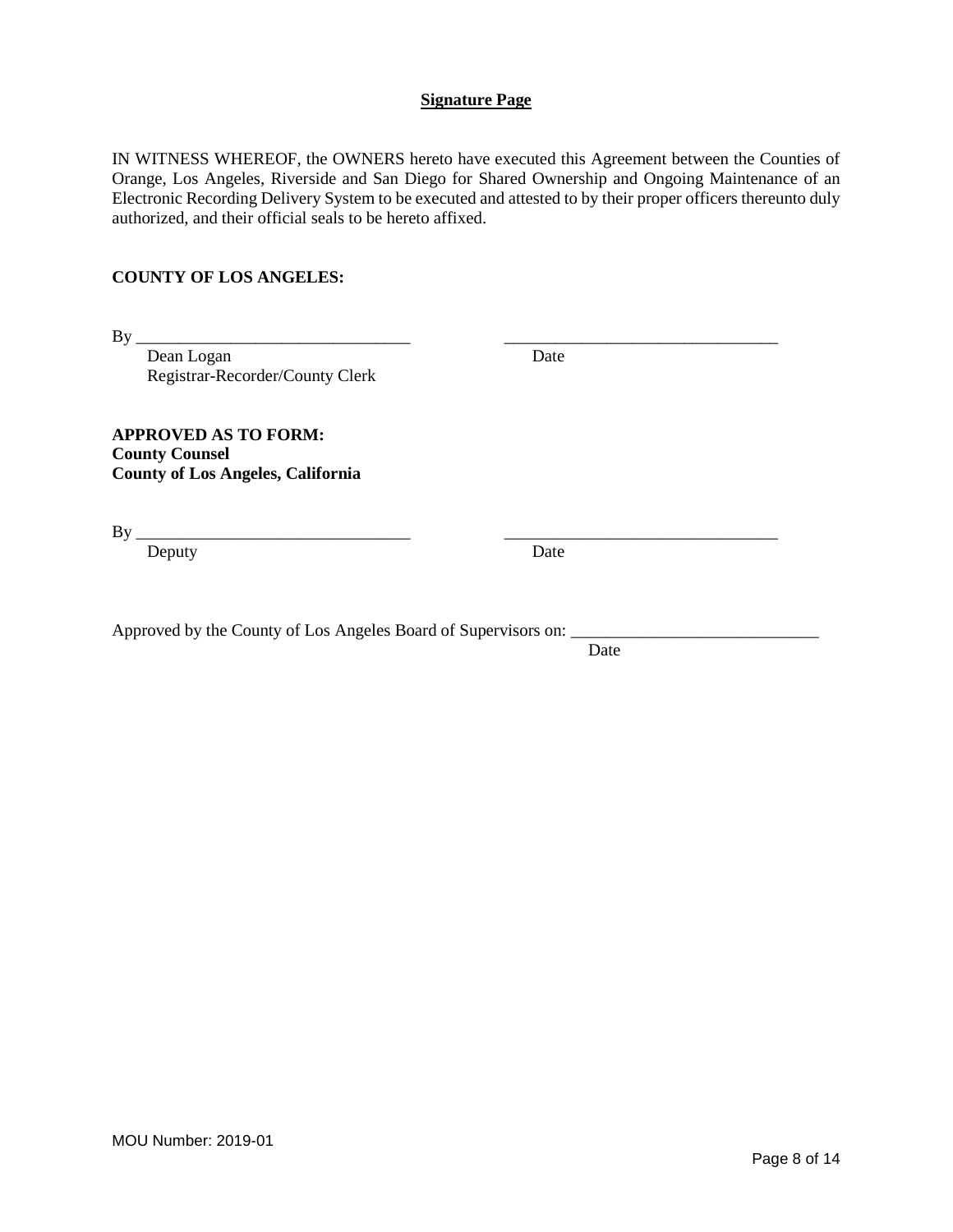IN WITNESS WHEREOF, the OWNERS hereto have executed this Agreement between the Counties of Orange, Los Angeles, Riverside and San Diego for Shared Ownership and Ongoing Maintenance of an Electronic Recording Delivery System to be executed and attested to by their proper officers thereunto duly authorized, and their official seals to be hereto affixed.

### **COUNTY OF RIVERSIDE:**

| By                                                                                             |      |  |
|------------------------------------------------------------------------------------------------|------|--|
| Peter Aldana                                                                                   | Date |  |
| <b>Assessor-County Clerk Recorder</b>                                                          |      |  |
| <b>APPROVED AS TO FORM:</b><br><b>County Counsel</b><br><b>County of Riverside, California</b> |      |  |
| By                                                                                             |      |  |
| Deputy                                                                                         | Date |  |
|                                                                                                |      |  |
|                                                                                                |      |  |
|                                                                                                |      |  |

Date

Approved by the County of Riverside Board of Supervisors on: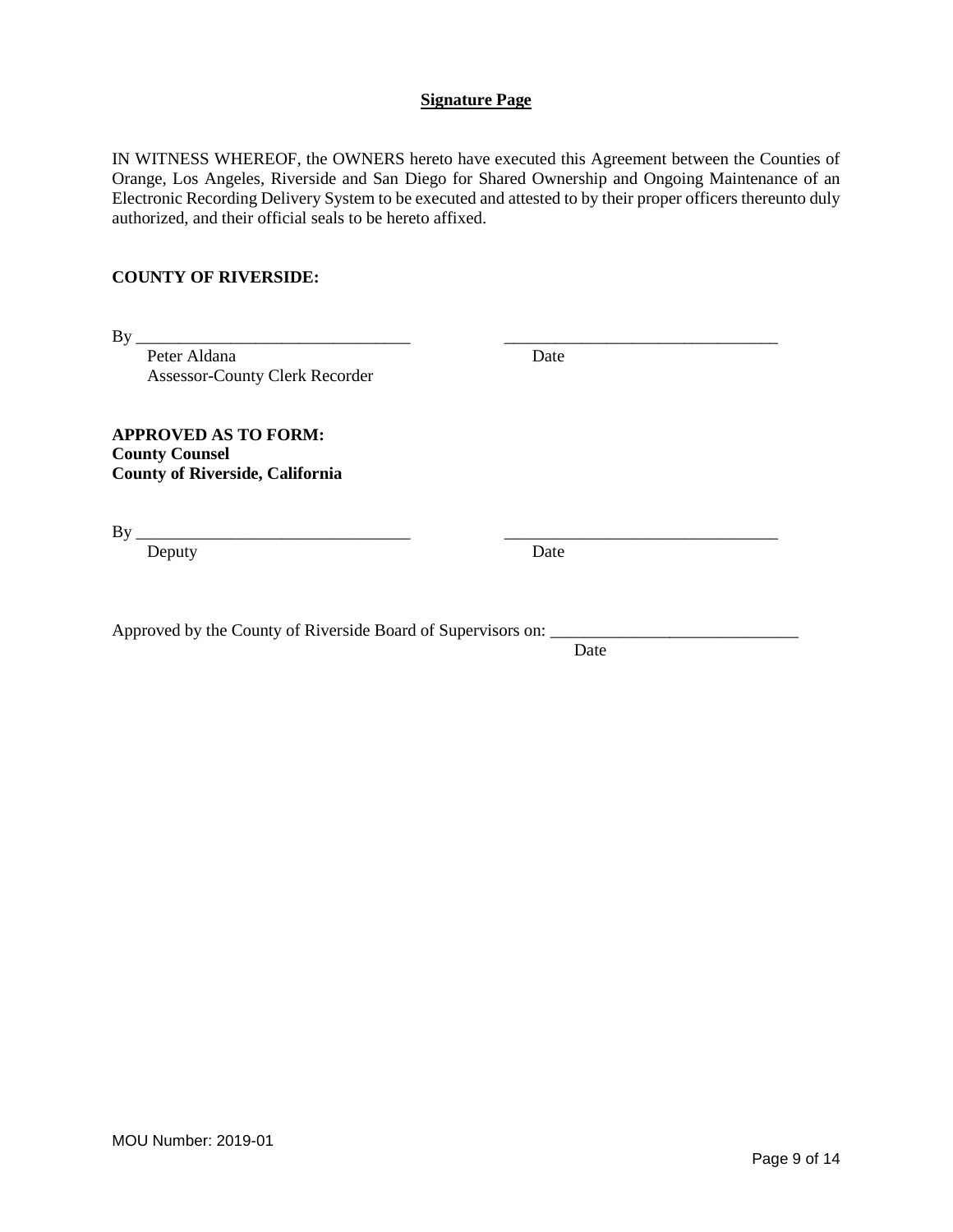IN WITNESS WHEREOF, the OWNERS hereto have executed this Agreement between the Counties of Orange, Los Angeles, Riverside and San Diego for Shared Ownership and Ongoing Maintenance of an Electronic Recording Delivery System to be executed and attested to by their proper officers thereunto duly authorized, and their official seals to be hereto affixed.

## **COUNTY OF SAN DIEGO:**

| -- | _____________ |  |
|----|---------------|--|
|    |               |  |
|    |               |  |

Ernest Dronenburg Date Assessor/Recorder/County Clerk

**APPROVED AS TO FORM: County Counsel County of San Diego, California**

By \_\_\_\_\_\_\_\_\_\_\_\_\_\_\_\_\_\_\_\_\_\_\_\_\_\_\_\_\_\_\_\_ \_\_\_\_\_\_\_\_\_\_\_\_\_\_\_\_\_\_\_\_\_\_\_\_\_\_\_\_\_\_\_\_

Deputy Date Date

Approved by the County of San Diego Board of Supervisors on:

Date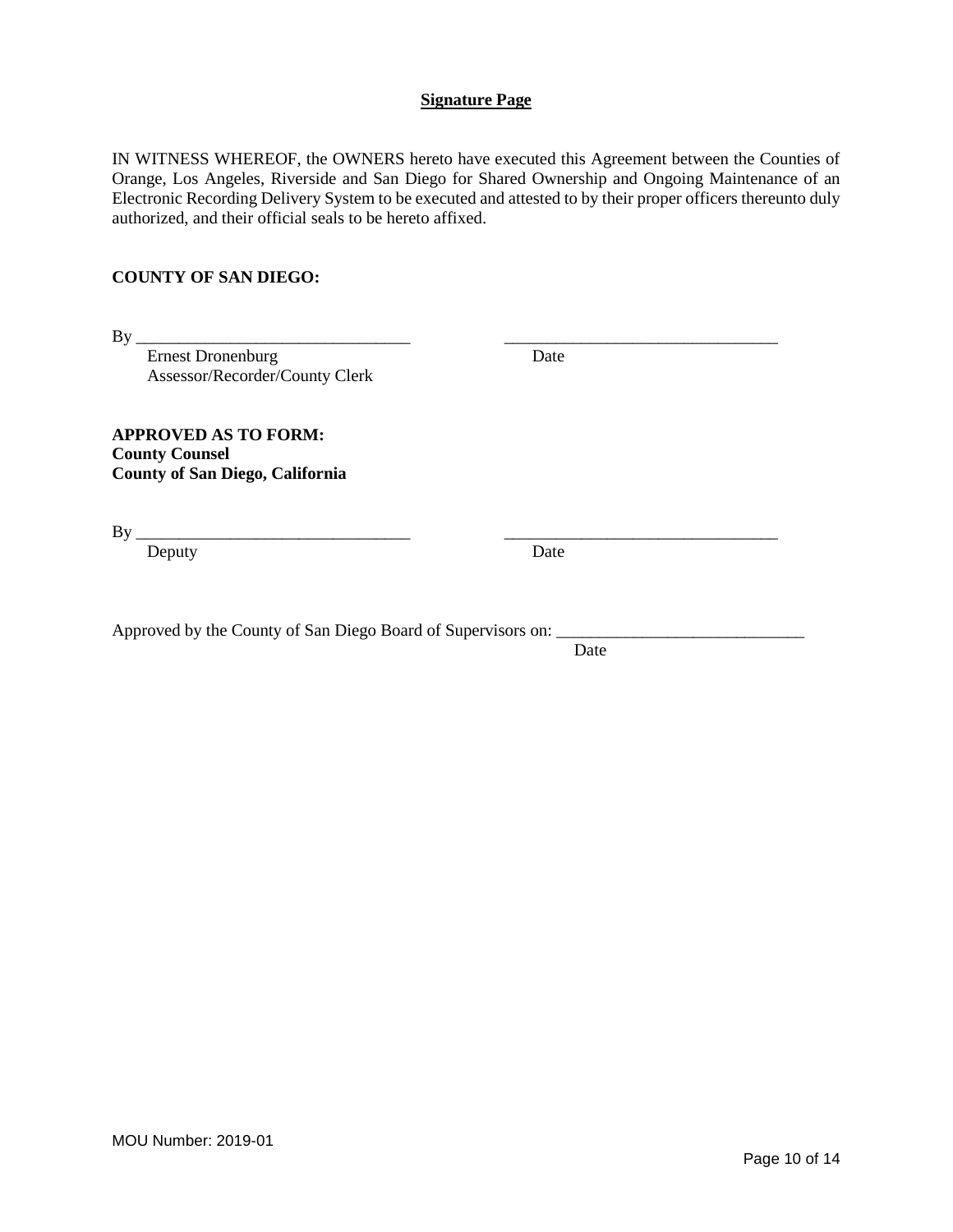## **ATTACHMENT A SCOPE OF SERVICES**

## **I. Responsibilities of LEAD COUNTY:**

The LEAD COUNTY shall perform the following functions:

- 1. Ensure SECURE's compliance with current California ERDS regulations and applicable Federal and State laws;
- 2. Ensure SECURE will support vendor specific connections to county back end users;
- 3. Provide Electronic Recording Application Program Interface (API) documentation to PARTNERS;
- 4. Implement, train, host, support and manage ongoing system operations and support activities for SECURE;
- 5. Work with approved SUBMITTERS to install SECURE client software and provide training;
- 6. Manage all SECURE user accounts for approval, denial, and or suspension;
- 7. Coordinate with potential partner counties to join SECURE;
- 8. Serve as a liaison with the California Department of Justice ERDS Program and the OWNERS and PARTNERS to ensure that all applicable ERDS standards are being met by SECURE;
- 9. Manage server hosting facility and maintain SECURE network;
- 10. Coordinate installation, testing and final acceptance of approved SECURE system upgrades, modifications and enhancements;
- 11. Coordinate activities related to SECURE system certification for approved PARTNERS;
- 12. Distribute and maintain SECURE system policies and procedures;
- 13. Administer the SECURE G2G Program: including administration of the SECURE G2G Portal and coordination and administration of all memorandum of understandings with the PARTNERS and GOVERNMENT AGENCIES for use of the electronic recording under the SECURE G2G Portal;
- 14. Employ third party vendors and employees for administration of SECURE program requirements;
- 15. Enter into contracts for technical support and maintenance of SECURE network and system;
- 16. Perform all other acts reasonable and necessary to carry out the purpose of this Agreement within the costs contemplated under Attachment B of this Agreement.
- 17. Manage and maintain SECURE website and OWNERS portal including posting operating and financial information;
- 18. Coordinate SECURE technical meetings between SECURE support staff and Los Angeles County development staff;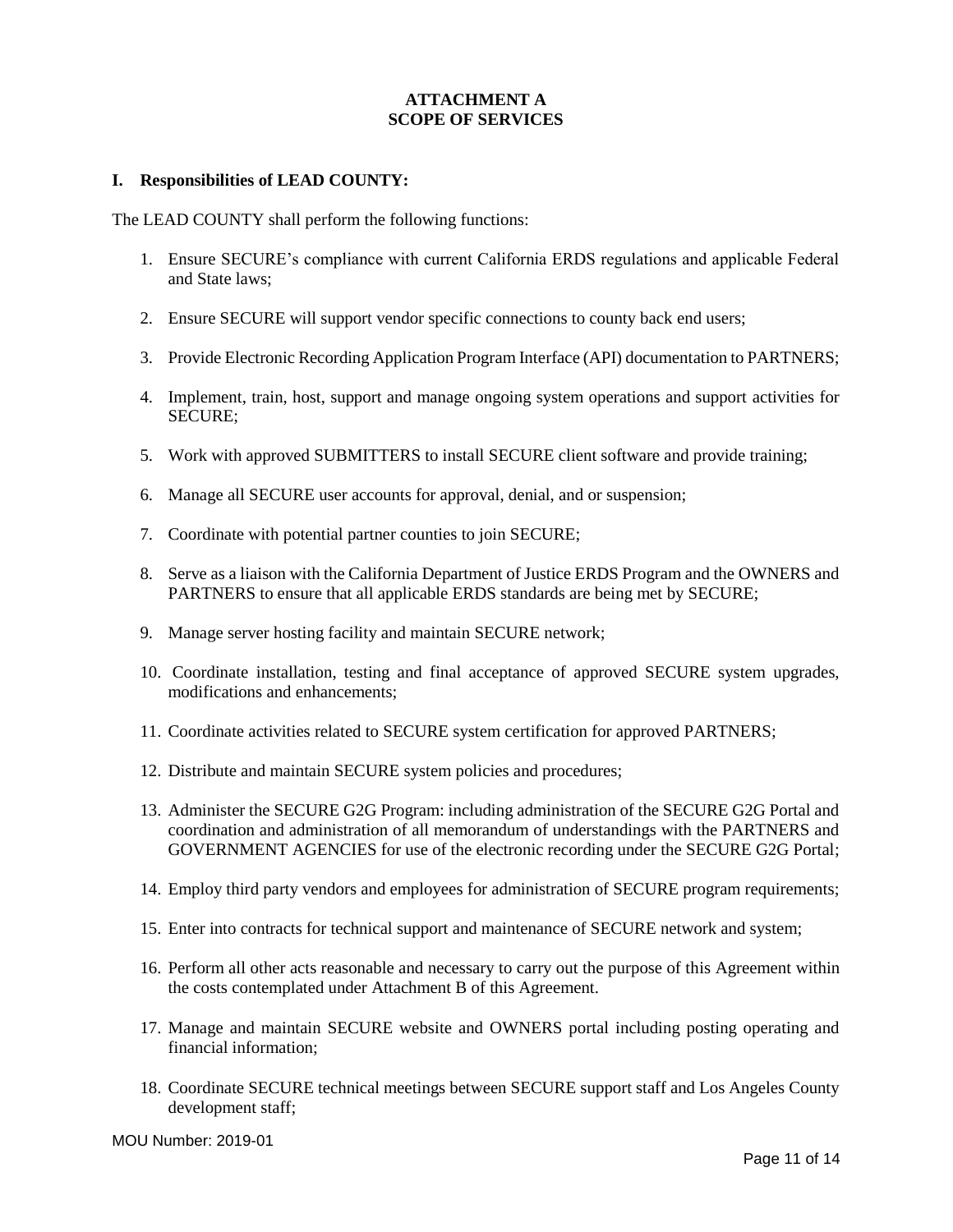- 19. Coordinate meetings to review submitter and agent compliance to ERDs Regulations;
- 20. Coordinate disciplinary reviews and notify submitter of any proposed disciplinary action.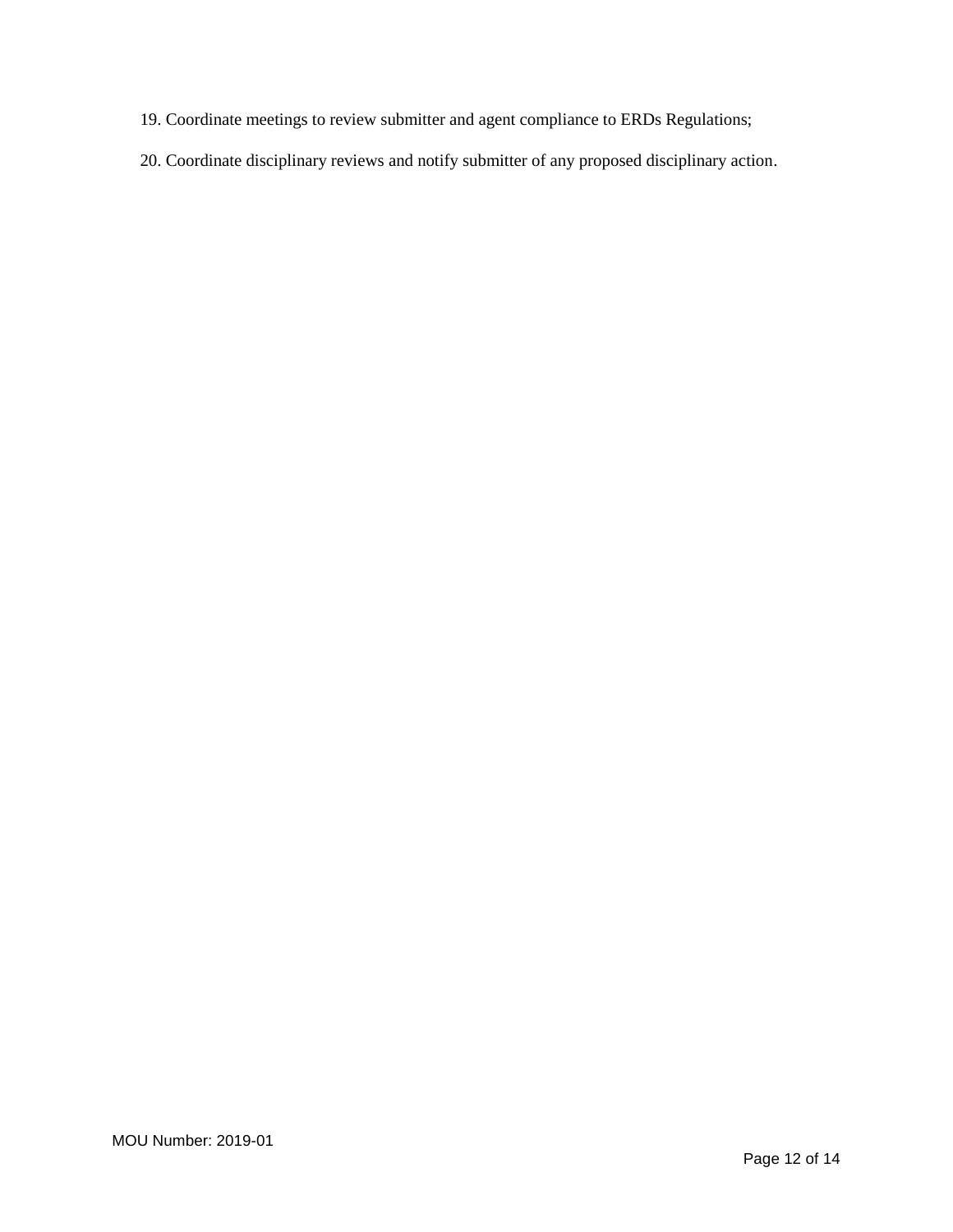### **ATTACHMENT B COMPENSATION AND PAYMENT**

## **A. Not-To-Exceed Compensation:**

LEAD COUNTY, shall annually collect fees from OWNERS, and record in a separate fund designated for SECURE. OWNERS shall pay to LEAD COUNTY for performance of this Agreement the not-to-exceed amount of **\$10,000,000** for LEAD COUNTY's approved work in accordance with the Scope of Services and as calculated under Section B, below. LEAD COUNTY shall only be entitled to payment for work as directed by OWNERS and completed by LEAD COUNTY within its Scope of Services as set forth in Attachment A. In no event shall LEAD COUNTY be entitled to compensation and reimbursement that would result in the total payment by the OWNERS under this Agreement exceeding **\$10,000,000** unless an amendment to this Agreement is approved by OWNERS, pursuant to the Section G. ("Changes") to this Agreement.

## **B. Calculation of Fees and Charges:**

| <b>Description</b>                            | Rate        | <b>Total 5-year</b><br><b>Contract Amount</b><br><b>Not to Exceed</b> |
|-----------------------------------------------|-------------|-----------------------------------------------------------------------|
| Base Fee – Per Recorded Document              | \$0.30      | \$9,000,000.00                                                        |
| <b>OWNERS</b> Annual Fee – Per Year           | \$50,000.00 | \$1,000,000.00                                                        |
| <b>Total Contract Amount – Five Year Term</b> |             | \$10,000,000.00                                                       |

"Base Fee – Per Recorded Documents" means what the counties reported to the Office of the Insurance Commissioner pursuant to Section 27296 of the Government Code, for the previous calendar year. The amounts will be transcribed from the annual letter issued by the State of California Department of Justice Electronic Recording Delivery System Program.

- 1. In the event SECURE's annual revenues exceed annual expenditures, the surplus shall be applied to any previous year's shortfall.
	- a. If there is no "carry over" shortfall, the surplus revenue amount will be proportionally split (the percentages derived from an OWNER county's annual recordings divided by the total annual recordings of all four OWNERS) between the OWNERS and credited to their subsequent year's invoices.
	- b. Any surplus at the end of the final year of the contract will be proportionally split (the percentages derived from an OWNER county's annual recordings divided by the total annual recordings of all four OWNERS) between the OWNERS and returned to each OWNER.
- 2. In the event SECURE's annual expenditures exceed annual revenues, any prior year surpluses will be used to offset the revenue shortfall.